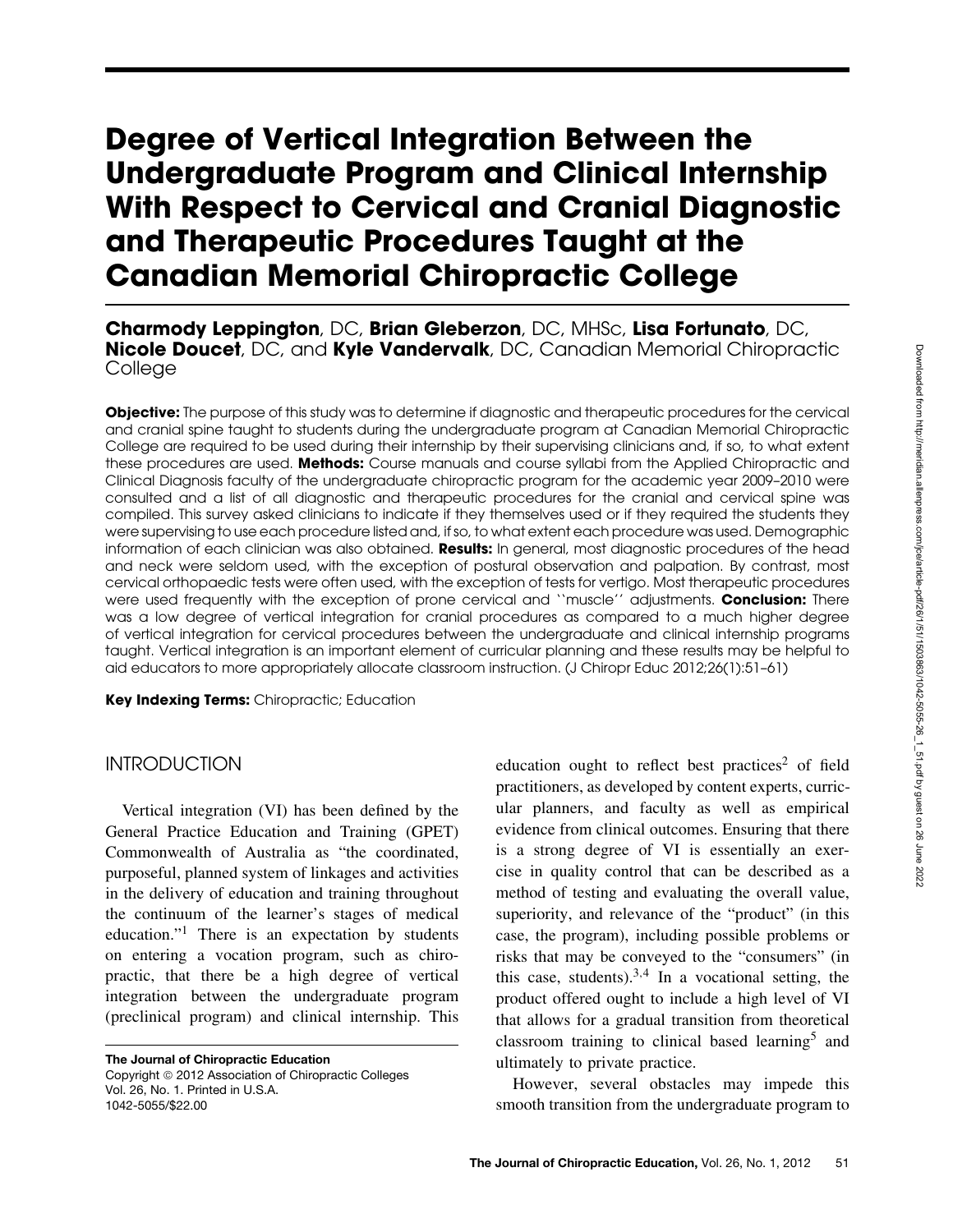Downloaded from http://meridian.allenpress.com/jce/article-pdf/26/1/503863/1042-5055-20\_1\_51 ,pdf by guest on 26 June 2022 Downloaded from http://meridian.allenpress.com/jce/article-pdf/26/1/51/1503863/1042-5055-26\_1\_51.pdf by guest on 26 June 2022

clinical internship, chief among them being a disconnect between what has been taught to students by undergraduate faculty and what they are required to know or do during their internship, as directed by their supervising clinician. Clinicians are required to assess interns' clinical competencies throughout their internship in areas such as history taking, examination, report of findings, delivery of electrical modalities, and spinal manipulative therapy. However, there is no set requirement to perform any particular diagnostic or therapeutic procedure (eg, interns need not demonstrate how to perform a seated cervical Kemp's test or a supine rotary cervical adjustment), but rather interns are assessed based on the procedures they are demonstrating on their patients that day. In general, clinicians are familiar with curricular content since many of them graduated from the same chiropractic college in which they supervise interns and many of them teach the undergraduate courses as well.

Since an intern is providing patient care under the direct supervision of a licensed clinician, the clinician is the final arbiter in deciding what procedure may or may not be used for each chief complaint. If clinicians are unfamiliar with what is being taught in the undergraduate program, or if they simply choose to require their interns to use a different set of skills, this may undermine the perceived VI of a program This may cause anxiety among students who are receiving different sets of instructions from which to choose for patient care and it may result in friction at the undergraduate–clinical interface among faculty.

Another factor necessitating the need for quality assurance is the constraint of time.5 All curricular planners are sensitive to the time constraints of developing a viable course program that does not overburden students and still preserves ample time and opportunities for appropriate student learning. Preferably, there is more time devoted to learning those skills needed most often for patient care and less time devoted to learning those skills rarely needed for patient care or that fall outside of a chiropractor's scope of practice.<sup>5</sup> The authors are not advocating that those clinical conditions rarely encountered in private practice and that may be outside the scope of chiropractic practice not be taught; rather, there ought to be an appropriate allocation of time toward conditions more commonly seen, which are clinically relevant and within the chiropractic scope of practice. Of course, at a minimum, students must be able to triage a patient appropriately and determine when a patient presents with a clinical condition best managed by another health care provider. Moreover, the cost of delivering a program is often a function of the number of hours of instruction delivered, which in turn affects student tuition. Bearing this in mind, it behooves an academic program to demonstrate teaching efficiency.

The purpose of this study was to determine if diagnostic and therapeutic procedures for the cervical and cranial spine taught to students during the undergraduate program at Canadian Memorial Chiropractic College are required to be used during their internship by their supervising clinicians and, if so, to what extent these procedures are used.

# **METHODS**

# **Ethics Approval**

This study was approved by the Ethics and Research Board of Canadian Memorial Chiropractic College.

# **Survey Design: Part A**

Course manuals and selected texts in the course syllabi from the Applied Chiropractic and Clinical Diagnosis faculty of the undergraduate chiropractic program were used as a reference to compile this survey. The survey was a compilation of cervical and cranial diagnostic and therapeutic procedures that students were taught and assessed during the 2009–2010 academic year. The diagnostic procedures listed in the survey included posture, palpation (static, motion, joint play), neurological testing, orthopaedic testing, and specific tests pertaining to the eyes, ears, nose, and throat as well as vital signs. Since functional muscle testing and history taking are not taught in these courses, it was not included in this study.

Therapeutic procedures, as listed in the study, included mobilizations (low-amplitude, low-velocity repetitive motions) and manipulation (high-velocity, low-amplitude thrusts) of the cervical spine only. Soft tissue therapies such as Active Release Therapy, Graston, and trigger point therapy were not included in this study because of the infinite number and varieties of procedures and protocols taught inside and outside the traditional classroom setting, as well as the differing preferences by many supervising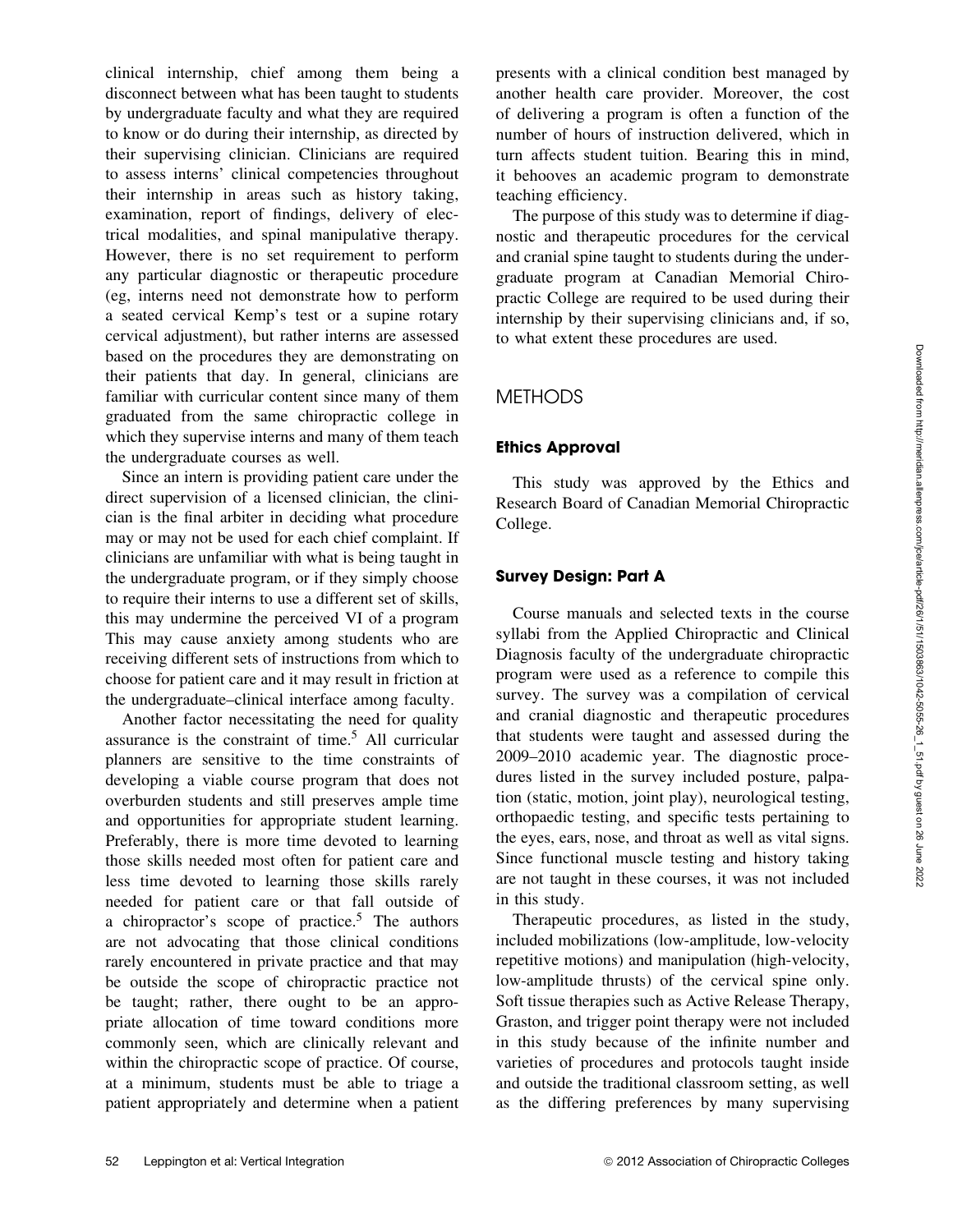clinicians. Auxiliary therapies (modalities) such as inferential current, microcurrent, ultrasound, Russian stimulation, and laser were also not included in this study, nor were exercise, nutritional advise, rehabilitation therapies, or recommendations for healthy lifestyle choices (ie, cessation of smoking, moderate alcohol consumption, use of seat belts, or fall preventive strategies). The survey instrument was populated by diagnostic and therapeutic procedures principally taught during clinical diagnostic and technique labs.

## **Survey Design: Part B**

Part B of the survey sought to gather demographic information of each respondent clinician. This included such information as number of years in practice, type of practice (solo practitioner, associate, locum), and technique systems used in private practice. This approach allowed ease of comparison between this study and a similarly constructed study by Vermet et al<sup>5</sup> that investigated the VI of diagnostic and therapeutic procedures of the lumbopelvis taught at this college. It was also thought that gathering this information would allow the investigators to determine if the demographics of the teaching clinicians were representative of private practitioners.

#### **Target Respondent Eligibility**

Surveys were distributed electronically to all clinical faculty at college X ( $n = 19$ ). Completed surveys were then returned to the secure electronic mailbox of the principal investigator.

#### **Survey Distribution and Data Collection**

An online survey using Survey Monkey (Palo Alto, CA) was distributed to all clinicians instructing at the six affiliated clinics of the college during the 2009–2010 academic year. Using a 5-point rating scale ("strongly agree," "agree," "neutral," "disagree," and "strongly disagree"), clinicians were instructed to rate the frequency with which they utilize or require their interns to utilize a procedure. Each question required a response before the participant could proceed to the next question.

Survey Monkey is a web-based software program that enables users to create their own web-based surveys and/or questionnaires. An enhanced paid account was made available through the existing license purchased by the college. Clinician e-mails were obtained through requesting a directory from the human resources department at the college. The e-mails were uploaded into Survey Monkey. E-mails consisting of a description of the study, as well as informed consent, were sent to the clinicians along with the survey URL. Clinicians were asked to read the description and informed consent form and were given an option to proceed with the study (implying agreement) or to decline from participation.

Clinicians were not asked to input any personal identifiers on the survey. Survey responses were collected using the "e-mail invitation collector" (EIC) option provided by Survey Monkey. EIC allowed the survey tool system to automatically generate unique links tied to a specific e-mail address. Only the recipient knew his or her link. Survey authors and data collectors were not able to see the assigned link inside the collector. As a person responded, only the e-mail was tracked as a status of having responded or completed the survey. No personal identifiers were linked to any particular survey. Data collection was handled by the authors of the survey who held the license to the "pro" account.

#### **Confidentiality**

Clinicians were not required to identify themselves in any way on the survey. Electronic identifiers only included e-mail addresses, which were removed from the raw data before analysis by the principal investigator.

# **Deception**

There was no deception used in this study.

#### **Data Analysis**

On the completion of the surveys, all answers were compiled and analyzed using Survey Monkey. The first portion of the survey used a 5-point rating scale; however, this rating scale was collapsed into a 3-point rating scale for analysis purposes ("always used/often used" was assigned 1, "neutral" was assigned 2, "used somewhat/never used" was assigned 3). The results were compiled for each category and expressed as percentages for each diagnostic or therapeutic procedure. The second portion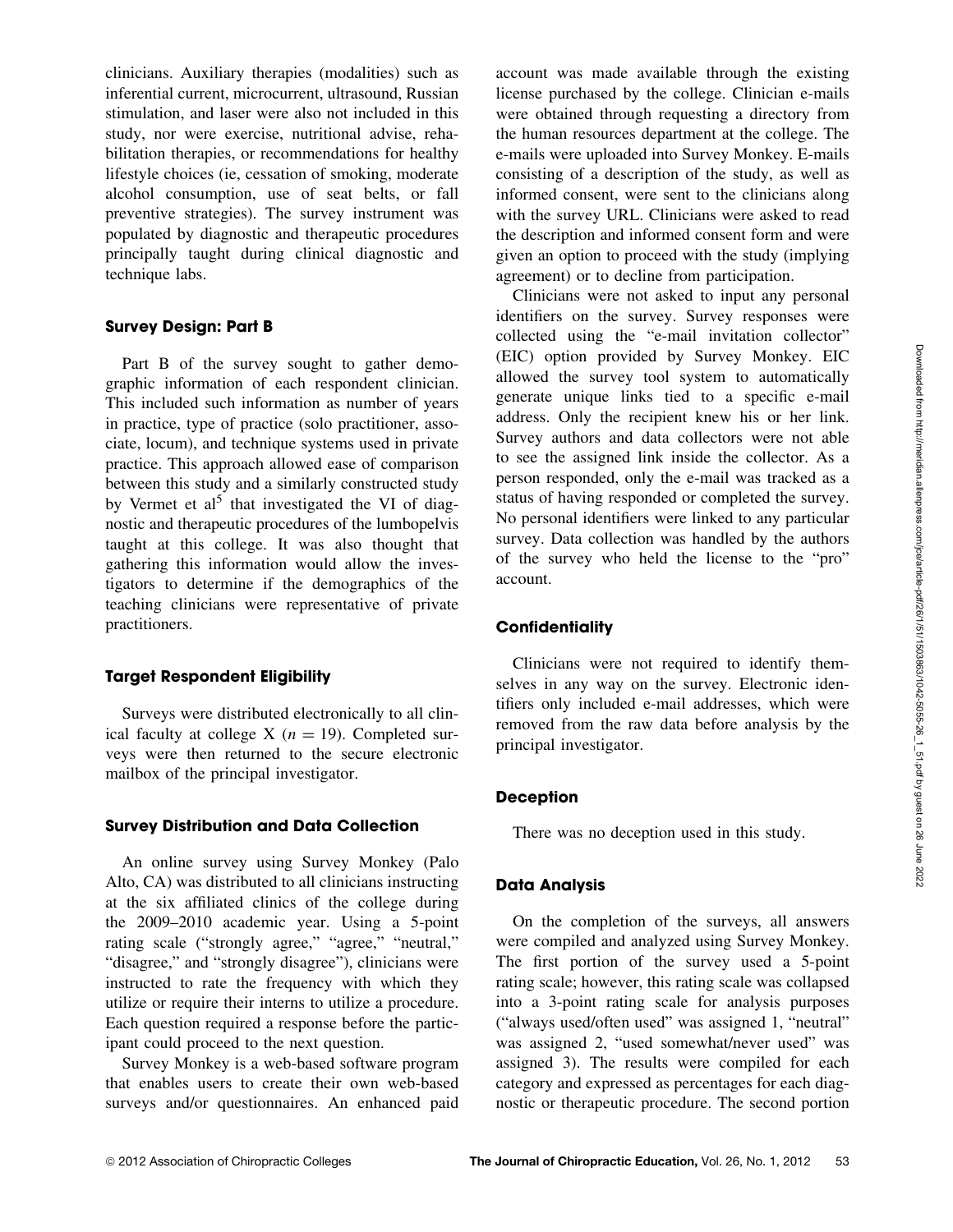of the survey included questions pertaining to the chiropractors' prior practice experience and the characteristics of his or her private clinic outside of Canadian Memorial Chiropractic College (CMCC). For the years of practice, the categories were as follows: less than 5 years  $= 1$ , 10–15 years  $=$ 2, 15–20 years  $= 3$ , 20–25 years  $= 4$ , and  $>25$  $years = 5.$ 

## RESULTS

#### **Response Rate**

Of the 20 clinicians at the college to whom the survey was distributed, 14 responded, yielding a response rate of 70%. All respondents completed part A of the survey, but only 13 of the respondents replied to part B.

## **Demographic Characteristics of Respondents**

As shown in Table 1, of the 14 respondents, 10 indicated they were male and 4 indicated they were female: 5 indicated they were a clinician at CMCC for 1–5 years, 3 for 6–10 years, 3 for 16–20 years, and 2 for more than 20 years. With respect to practice activities, respondents were evenly split between solo practitioners ( $n = 3$ ), partnership ( $n =$ 2), associateships  $(n = 3)$ , and "others"  $(n = 2)$ . None indicated they were locum doctors. When asked, 8 described their private practice as a "general practice," 4 described it as "sports medicine," and 4 as "multidisciplinary." Respondents could provide more than one answer to this question, thus resulting in a greater than 100% response rate. All respondents indicated they used diversified technique and one indicated she or he also used activator.

When asked what other services they provided, clinicians were able to respond to more than one option. This resulted in the total number of responses exceeding the number of respondents. The most common service provided by the respondents was "rehabilitation and exercise" ( $n = 12$ ), acupuncture  $(n = 10)$ , auxiliary therapies (modalities)  $(n = 9)$ , orthotics  $(n = 8)$ , nutritional counseling  $(n = 6)$ , and "other"  $(n = 3)$ .

#### **Data Synthesis**

The original survey had an option list with five responses (never used, used somewhat, neutral, often

## **Table 1. Demographic features of respon**dent clinicians ( $n = 14$ )

| 1. I have been a clinician at CMCC for _ |                     |                   |  |  |
|------------------------------------------|---------------------|-------------------|--|--|
| Answer<br>Options                        | Response<br>Percent | Response<br>Count |  |  |
| $1-5$ years                              | 38.5%               | 5                 |  |  |
| 6-10 years                               | 23.1%               | 3                 |  |  |
| $11-15$ years                            | $0.0\%$             | 0                 |  |  |
| $16 - 20$ years                          | 23.1%               | 3                 |  |  |
| $21 - 25$ years                          | 15.4%               | 2                 |  |  |
|                                          | Answered question   | 13                |  |  |
|                                          | Skipped question    |                   |  |  |

| 2. My private practice is best described as _ |                     |                   |  |  |
|-----------------------------------------------|---------------------|-------------------|--|--|
| Answer<br>Options                             | Response<br>Percent | Response<br>Count |  |  |
| Solo                                          | 25.0%               | 3                 |  |  |
| Partnership                                   | 16.7%               | 2                 |  |  |
| Associate                                     | 25.0%               | 3                 |  |  |
| Group                                         | 16.7%               | 2                 |  |  |
| Locum                                         | $0.0\%$             | 0                 |  |  |
| Other                                         | 16.7%               | 2                 |  |  |
|                                               | Answered question   | 12                |  |  |
|                                               | Skipped question    | 2                 |  |  |

|                     | 3. My private practice is best described as $\_$ |                   |  |  |  |
|---------------------|--------------------------------------------------|-------------------|--|--|--|
| Answer Options      | Response<br>Percent                              | Response<br>Count |  |  |  |
| General<br>practice | 66.7%                                            | 8                 |  |  |  |
| Sports medicine     | 33.3%                                            | 4                 |  |  |  |
| Multidisciplinary   | 33.3%                                            | 4                 |  |  |  |
| Pediatric           | $0.0\%$                                          | 0                 |  |  |  |
| Other               | $0.0\%$                                          | Ω                 |  |  |  |
|                     | Answered question                                | 12                |  |  |  |
|                     | Skipped question                                 | 2                 |  |  |  |

4. Indicate the treatment technique(s) /system(s)primarily utilized in your practice.

| Answer Options      | Response<br>Percent | Response<br>Count |
|---------------------|---------------------|-------------------|
| Diversified         | 100.0%              | 13                |
| Activator           | 7.7%                |                   |
| MPI                 | $0.0\%$             | O                 |
| Applied kinesiology | $0.0\%$             | O                 |
| Gonstead            | 7.7%                |                   |
| Thompson            | 7.7%                |                   |
| Cranial sacral      | 7.7%                |                   |
| HIO                 | $0.0\%$             | Ω                 |
| Other               | 15.4%               | 2                 |
|                     | Answered question   | 13                |
|                     | Skipped question    |                   |
|                     |                     |                   |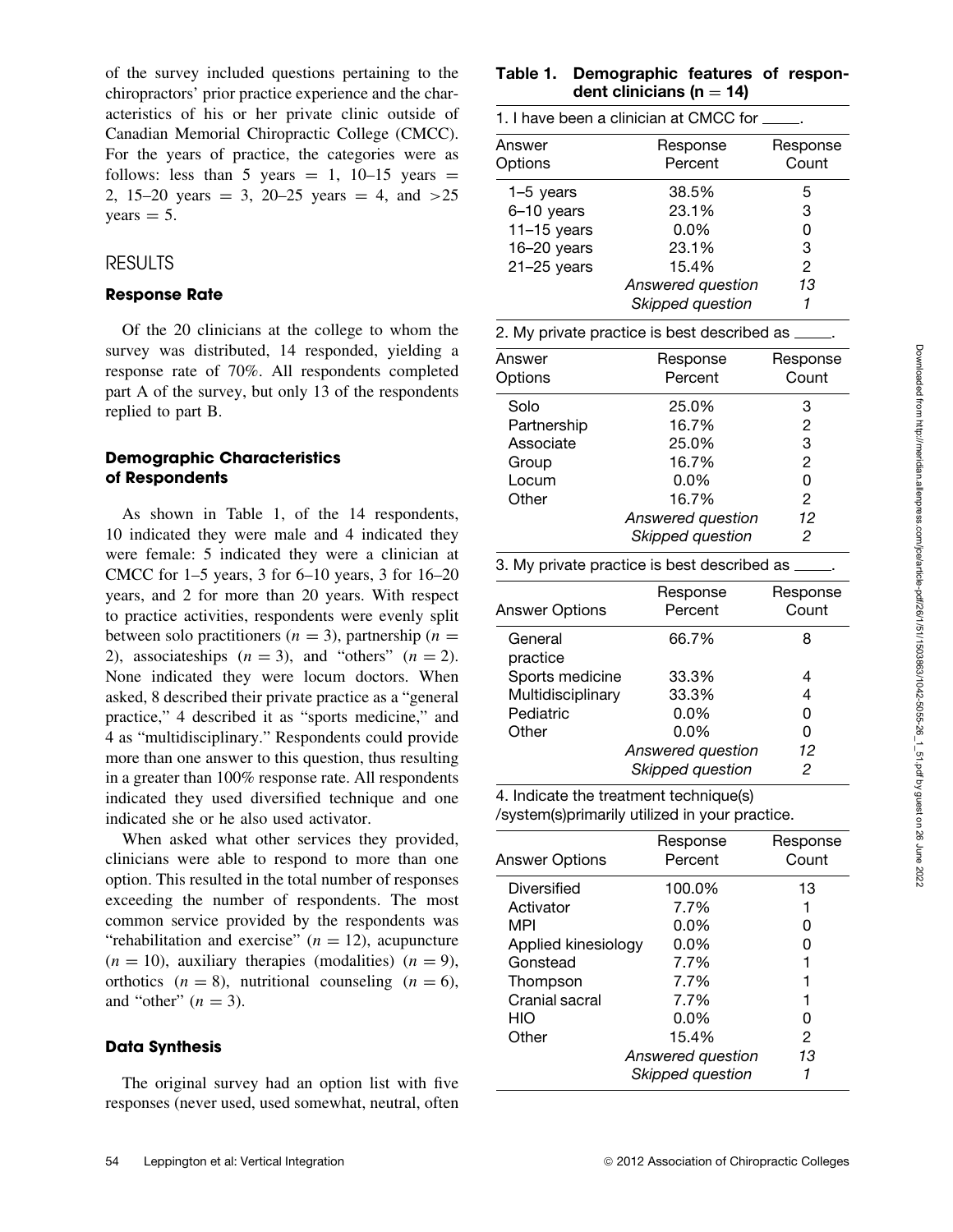# **Table 1. Continued**

5. Indicated the area(s) of special interest which you regularly include as part of your private practice.

| Answer<br>Options                   | Response<br>Percent | Response<br>Count |
|-------------------------------------|---------------------|-------------------|
| Nutritional<br>counseling           | 46.2%               | 6                 |
| Auxiliary therapies<br>(modalities) | 69.2%               | 9                 |
| Rehabilitation<br>and exercise      | 92.3%               | 12                |
| Orthotics                           | 61.5%               | 8                 |
| Acupuncture                         | 76.9%               | 10                |
| Other                               | 23.1%               | 3                 |
|                                     | Answered question   | 13                |
|                                     | Skipped question    | 1                 |

CMCC, Canadian Memorial Chiropractic College; MPI, Motion Palpation Institute; HIO, hole-in-one.

used, and always used); however, to facilitate interpretation of the data, these were collapsed into the following three categories: (1) strongly agree/agree, (2) neutral/somewhat agree, and (3) never.

#### **Diagnostic Procedures**

#### **Cranial (Head/Neck) Tests**

As shown in Table 2, with the exception of inspection and palpation of the head and neck (85.7% report "always" or "often" used), virtually all other diagnostic tests to students during their undergraduate education, including auscultation and examination of the ears, eyes, sinuses, nose, and mouth, are not performed by clinicians or are required by clinicians to be performed on their interns' patients. Tests not taught at the college (use of bilateral weight scales, thermography, and surface EMG), although used by some chiropractors in the field, are not used by these respondents and interns are not required to perform these tests on their patients while under these clinicians' supervision.

#### **General Inputs**

As shown in Table 3, clinicians used or required their students to always use (response rate of 100%) only a few diagnostic procedures. These were active cervical range of motion, upper limb reflexes, sensory and motor testing, and rotary joint play. A number of other procedures were often used or required

to be used by clinicians (response rate of 80% or above). Tests falling into this category include anterior, lateral, and posterior postural analysis; passive cervical ranges of motion; pathological reflex testing and segmental posterior to anterior; lateral flexion; and lateral spinous joint play challenges. With respect to performing assessments of a patient's vital signs, the procedure most commonly performed was blood pressure testing (92.9% "always/often") followed by charting a patient's height, weight, and resting heart rate (78.6% "always/often"). Charting a patient's temperature or ankle-brachial index was rarely done (42.9% and 78.6% "somewhat/never," respectively).

Procedures either "somewhat" or "never" used included most of the Waddell testing (for pain of a nonorganic origin), muscle girth, spinous percussion, and most of the cervical motion palpation procedures taught in the technique courses, with the notable exception of anterior rotation and lateral flexion of the upper and lower cervical segments.

## **Orthopaedic Tests**

As shown in Table 4, the only orthopaedic test always used by clinicians or that they required their interns to do was Kemp's test, although Spurling's test, Jackson's test, cervical compression, and EAST (elevated arm stress test) were also very commonly used. Cranial nerve testing was either performed by clinicians or required to be performed by their interns over 85% of the time. On the other end of the spectrum, the Dix-Hallpike test and rotary chair test, used to diagnose benign paroxysmal positional vertigo or cervicogenic vertigo, respectively, were somewhat or never used (the Dix-Hallpike was reportedly used 0% of the time). L'Hermittes test and tests to detect meningitis (Kernig's and Brudzinski's test) were reportedly rarely used. Most of the other orthopaedic tests taught in the undergraduate program were used "always/often."

# **Therapeutic Procedures**

# **Mobilizations**

In general, cervical mobilizations taught to students during their undergraduate education were typically used by clinicians or allowed to be used by the clinicians' interns, with long axis distraction being used most often ("always/often" used 92.9%) and segmental (forward) flexion mobilization used least often ("always/often" used 28.6%). Other mobilizations (global flexion, extension, lateral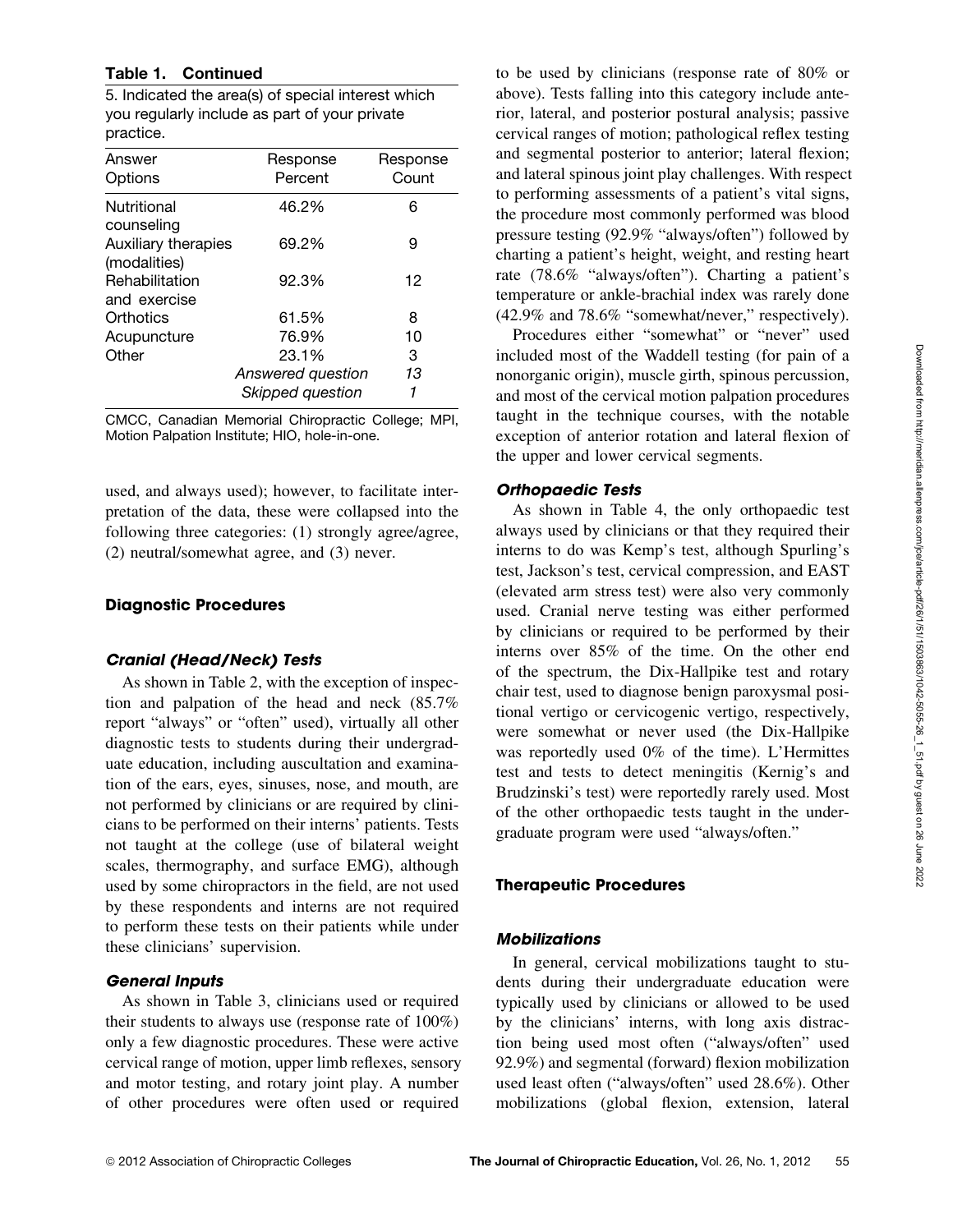| Diagnostic Test                  | Always/Often | Neutral | Somewhat/Never |
|----------------------------------|--------------|---------|----------------|
| Head & neck exam                 |              |         |                |
| Inspection/palpation             | 85.7         | 0       | 14.3           |
| Auscultation                     |              |         |                |
| Temporal artery                  | 28.6         | 0       | 71.4           |
| Carotid artery                   | 35.7         | 0       | 64.3           |
| Thyroid                          | 21.4         | 0       | 78.6           |
| Eye examination                  |              |         |                |
| Inspection                       | 35.7         | 14.3    | 50.0           |
| Visual fields                    | 42.9         | 7.1     | 50.0           |
| Visual acuity                    | 35.7         | 7.1     | 57.1           |
| Internal eye exam                | 14.3         | 14.3    | 71.4           |
| Ear examination                  |              |         |                |
| Inspection/palpation             | 23.1         | 7.7     | 69.2           |
| Internal ear exam                | 21.4         | 7.1     | 71.4           |
| Whisper test                     | 21.4         | 21.4    | 57.1           |
| Weber test                       | 14.3         | 14.3    | 71.4           |
| Rinne test                       | 14.3         | 14.3    | 71.4           |
| Sensorineural vs conductive loss | 16.7         | 16.7    | 66.7           |
| Sinus, nose, mouth examination   |              |         |                |
| Nose observation/inspection      | 28.6         | 7.1     | 64.3           |
| Internal nose inspection         | 21.4         | 0       | 78.6           |
| Sinuses inspection               | 21.4         | 7.1     | 71.4           |
| Sinus palpation                  | 42.9         | 14.3    | 42.9           |
| <b>Transillumination test</b>    | 14.3         | 7.1     | 78.6           |
| Mouth/pharynx inspection         | 21.4         | 7.1     | 71.4           |
| Mouth/pharynx palpation          | 14.3         | 7.1     | 78.6           |
| Non-CMCC taught items            |              |         |                |
| <b>Bilateral weight scales</b>   | 0            | 0       | 100.0          |
| Surface EMG                      | 0            | 0       | 100.0          |
| Thermography                     | 0            | 0       | 100.0          |
| Other                            | 0            | 0       | 100.0          |
|                                  |              |         |                |

# **Table 2. Diagnostic procedures taught in undergraduate program: cranial (head and neck)**

flexion, rotation and segmental extension, lateral flexion and rotation) were frequently used ("always/ often" between 50% and 78%) (Table 5).

#### **Cervical Adjustments**

The most commonly used cervical adjustment was the supine rotary cervical with lateral flexion ("always/often" used 100%) closely followed by supine rotary cervical ("always/often" used 85.7%) (Table 6). In descending order, the next most commonly used adjustments were the lateral cervical  $(64.3\%)$ , lateral atlas  $(57\%)$ , and the rotary and lateral occipital adjustments (46.2% and 42.9%, respectively). Seated cervical adjustments were less commonly used (35.7%). Respondents indicated that prone cervical adjustments were used "always/often"

only 14.3% of the time, and both atlas toggle recoil adjusting and occipital extension adjustments were used "always/often" only 7%. Procedures taught as "scalenii adjustments" (patient seated or supine with doctor contacting the patient's scalenii muscle with a knife edge or thumb contact, with a thrust in a line of drive along the muscle's orientation) are "always/often" used by 0% or 7.1% of the time.

# **DISCUSSION**

Vermet et al reported the results of a similarly constructed study at CMCC that reviewed diagnostic and therapeutic procedures for the lumbar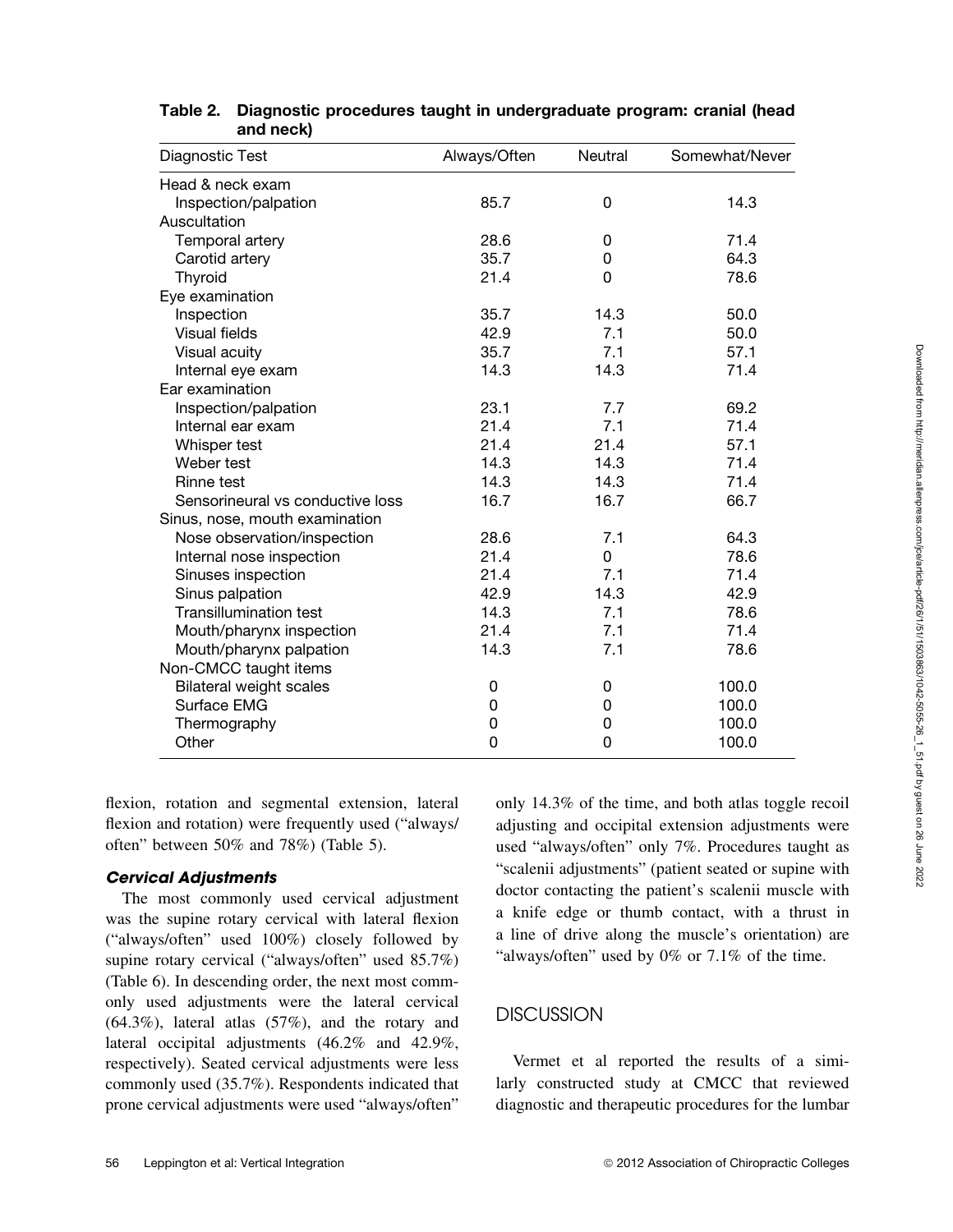| <b>General Procedure</b>                      | Always/Often | Neutral     | Somewhat/Never |
|-----------------------------------------------|--------------|-------------|----------------|
| Posture                                       |              |             |                |
| Anterior                                      | 84.6         | 7.7         | 7.7            |
| Posterior                                     | 84.6         | 0           | 15.4           |
| Lateral                                       | 84.6         | 0           | 15.4           |
| Gait                                          |              |             |                |
| Normal                                        | 71.4         | 7.1         | 21.4           |
| Heel                                          | 64.3         | 7.1         | 28.6           |
| Toe                                           | 64.3         | 7.1         | 28.6           |
| Tandem                                        | 50.0         | 8.3         | 41.7           |
| Range of motion                               |              |             |                |
| Active                                        | 100.0        | $\pmb{0}$   | 0              |
| Passive                                       | 92.9         | 7.1         | 0              |
| Resisted                                      | 78.6         | 21.4        | 0              |
| Waddell's tests                               |              |             |                |
| Simulation test(axial loading)                | 50.0         | 0           | 50.0           |
| Distraction test (seated SLR)                 | 35.7         | 0           | 64.3           |
| Overreaction sign                             | 35.7         | 14.3        | 50.0           |
| Superficial tenderness                        | 57.1         | 7.1         | 35.7           |
| Cogwheeling                                   | 42.9         | 7.1         | 50.0           |
| Reflexes                                      |              |             |                |
| Pathological                                  | 85.7         | 7.1         | 7.1            |
| Achilles                                      | 64.3         | 0           | 35.7           |
| Patellar                                      | 64.3         | 0           | 35.7           |
| <b>Triceps</b>                                | 100.0        | 0           | 0              |
| <b>Biceps</b>                                 | 100.0        | $\mathbf 0$ | 0              |
| <b>Brachioradialis</b>                        | 100.0        | $\mathbf 0$ | 0              |
| Sensory testing                               | 100.0        | $\mathbf 0$ | 0              |
| Motor testing                                 | 100.0        | 0           | 0              |
|                                               | 42.9         | 14.3        | 42.9           |
| Muscle girth                                  | 100.0        | 0           | $\pmb{0}$      |
| Soft tissue palpation                         |              |             |                |
| Joint play<br><b>Broad PA</b>                 | 64.3         | 7.1         | 28.6           |
|                                               | 85.7         |             | 14.3           |
| Segmental PA                                  | 85.7         | 0<br>0      | 14.3           |
| Lateral spinous challenge (supine)            | 71.4         |             | 28.6           |
| Flexion                                       |              |             |                |
| Extension                                     | 78.6         | 7.1         | 14.3           |
| Lateral flexion                               | 92.9         | 7.1         | 0              |
| Rotation                                      | 100.0        | 0           | 0              |
| Spinous percussion                            | 35.7         | 14.3        | 50.0           |
| Other                                         | 0            | 100.0       | 0              |
| Motion palpation                              |              |             |                |
| Global lateral flexion (c curve)              | 57.1         | 7.1         | 35.7           |
| Lateral flexion segmental (spinous deviation) | 38.5         | 7.7         | 3.9            |
| Anterior rotation                             | 64.3         | 14.3        | 21.4           |
| Posterior rotation                            | 35.7         | 14.3        | 50.0           |
| Flexion (anterior glide)                      | 35.7         | 14.3        | 50.0           |
| Jaw jut (C0/C1)                               | 28.6         | 14.3        | 57.1           |
| Lateral flexion (C0/C1)                       | 71.4         | 7.1         | 21.4           |
| Lateral flexion (C1/C2)                       | 71.4         | 7.1         | 21.4           |
| Rotation (C0/C1)                              | 71.4         | 7.1         | 21.4           |
| Flexion (C0/C1/C2)                            | 50.0         | 7.1         | 42.9           |
| Rotation (C1/C2)<br>Other                     | 71.4         | 7.1         | 21.4           |

|  |  | Table 3. Diagnostic procedures taught in undergraduate program: general investigations |
|--|--|----------------------------------------------------------------------------------------|
|  |  |                                                                                        |

(*continued*)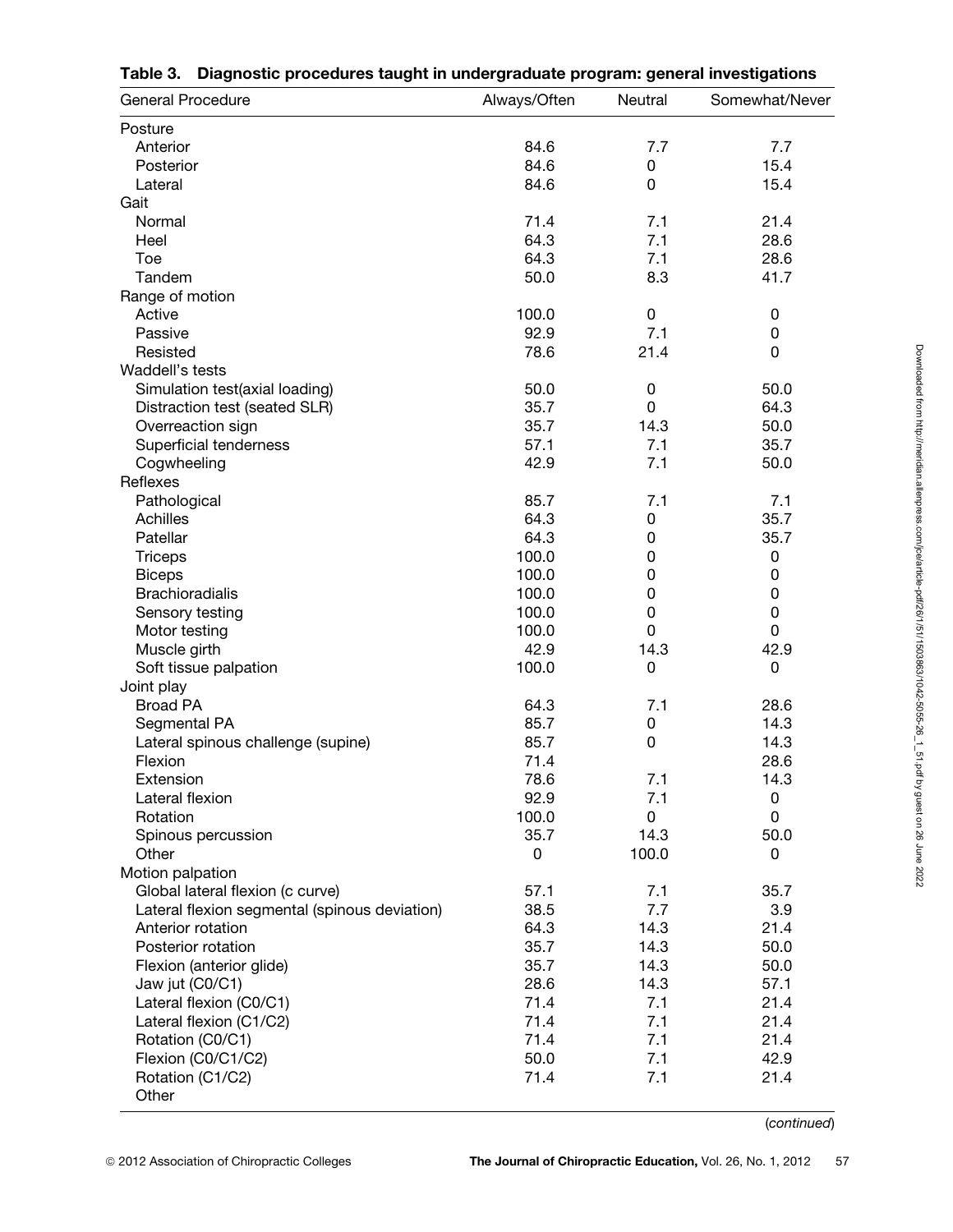| <b>General Procedure</b> | Always/Often | Neutral | Somewhat/Never |
|--------------------------|--------------|---------|----------------|
| Vital signs              |              |         |                |
| Height                   | 78.6         |         | 21.4           |
| Weight                   | 78.6         |         | 21.4           |
| Temperature              | 21.4         | 35.7    | 42.9           |
| Heart rate               | 78.6         | 0       | 21.4           |
| Blood pressure           | 92.9         | 7.1     | 0              |
| Ankle-brachial index     | 14.3         | 71      | 78.6           |

# **Table 3. Continued**

SLR, straight leg raise; PA, posterior-anterior.

# **Table 4. Diagnostic procedures taught in undergraduate program: orthopaedic test of cervical spine**

| Cervical Orthopaedic Test | Always/Often | Neutral | Somewhat/Never |
|---------------------------|--------------|---------|----------------|
| Spurling's                | 92.9         | 0       | 7.1            |
| Jackson's                 | 85.7         | 0       | 14.3           |
| Shoulder abduction        | 64.3         | 7.1     | 28.6           |
| Cervical "doorbell"       | 71.4         | 0       | 28.6           |
| Upper limb tension tests  | 71.4         | 7.1     | 21.4           |
| Cervical compression      | 92.9         | 7.1     |                |
| Cervical Kemp's test      | 100.0        | 0       | 0              |
| Soto-Hall                 | 57.1         | 7.1     | 35.7           |
| AST maneuver              | 85.7         | 0       | 14.3           |
| Adson's test              | 64.3         | 14.3    | 21.4           |
| Wright's test             | 71.4         | 7.1     | 21.4           |
| Eden's test               | 71.4         | 7.1     | 21.4           |
| Kernig's test             | 28.6         | 7.1     | 64.3           |
| Brudzinski's test         | 35.7         | 7.1     | 57.1           |
| L'Hermittes test          | 28.6         | 7.1     | 64.3           |
| Rotary chair test         | 7.1          | 21.4    | 71.4           |
| Dix-Hallpike maneuver     | 0            | 14.3    | 85.7           |
| Cranial nerve exam        | 85.7         | 7.1     | 7.1            |
| Other                     | 0            | 0       | 100.0          |

spine and pelvis in a study published in  $2010<sup>5</sup>$ . Those researchers found overall greater VI with respect to lumbopelvic procedures between the undergraduate and clinical programs than was found in this study. In this study, by contrast, there was very little requirement by clinicians to have their interns perform examination of the cranial structures (ears, eyes, nose, mouth) with the exception of general observation and palpation only. With respect to diagnostic procedures of the cervical spine, all clinicians either performed or required their interns to perform sensory, motor, and reflex testing of the upper limb; soft tissue palpation; active ranges of motion testing; and rotation joint play. Most other cervical spine assessment procedures were commonly used with the notable exceptions of Waddell testing and the majority of upper and lower cervical motion palpation procedures. VI of the orthopaedic tests taught in the undergraduate program compared to those used by clinicians or their interns is generally high, with the notable exception of tests of benign paroxysmal positional vertigo and cervicogenic vertigo. With respect to therapeutic procedures used for the cervical spine, there was a high degree of VI of both mobilization and manipulations taught to students during their undergraduate education, with the exception of occipital extension, prone cervical, atlas toggle recoil, and scalenii adjusting.

A recent article by Wijnen-Meijer et  $al<sup>4</sup>$  surveyed six medical schools in the Netherlands that had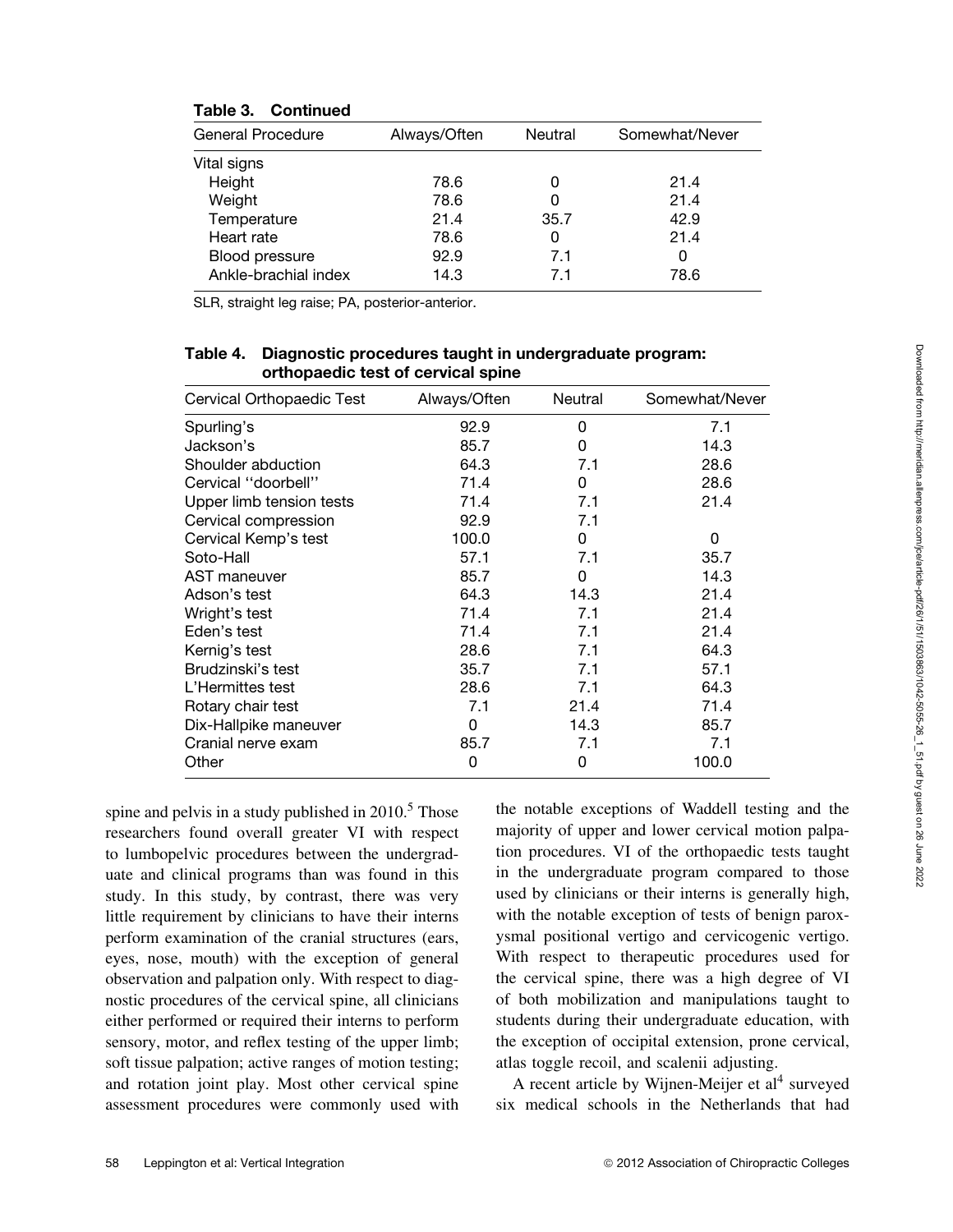|  |  | Table 5. Therapeutic procedures taught in undergraduate program: cervical mobilizations |  |  |  |  |
|--|--|-----------------------------------------------------------------------------------------|--|--|--|--|
|--|--|-----------------------------------------------------------------------------------------|--|--|--|--|

| Mobilization              | Always/Often | Neutral | Somewhat/Never |
|---------------------------|--------------|---------|----------------|
| Long axis distraction     | 92.9         | 0       | 7.1            |
| Figure 8                  | 50.0         | 21.4    | 28.6           |
| Segmental flexion         | 28.6         | 21.4    | 50.0           |
| Global flexion            | 76.9         | 15.4    | 7.7            |
| Extension                 | 78.6         | 14.3    | 7.1            |
| Segmental lateral flexion | 57.1         | 21.4    | 21.4           |
| Global lateral flexion    | 71.4         | 21.4    | 7.1            |
| Segmental rotation        | 71.4         | 21.4    | 7.1            |
| Global rotation           | 71.4         | 14.3    | 14.3           |

## **Table 6. Therapeutic procedures taught in undergraduate program: occipital and cervical manipulations/adjustments**

| Techniques/Adjustment                       | Always/Often | Neutral | Somewhat/Never |
|---------------------------------------------|--------------|---------|----------------|
| Rotary occiput                              | 46.2         | 7.7     | 46.2           |
| Lateral occiput                             | 42.9         | 14.3    | 42.9           |
| Occipital flexion                           | 23.1         | 7.7     | 69.2           |
| Occipital extension                         | 7.1          | 21.4    | 71.4           |
| Lateral atlas                               | 57.1         | 0       | 42.9           |
| Toggle                                      | 7.7          | 7.7     | 84.6           |
| Supine rotary cervical                      | 85.7         | 0       | 14.3           |
| Supine rotary cervical with lateral flexion | 100.0        | 0       | 0              |
| Lateral cervical                            | 64.3         | 7.1     | 28.6           |
| Prone ipsilateral cervical                  | 14.3         | 21.4    | 64.3           |
| Prone contralateral cervical                | 14.3         | 14.3    | 71.4           |
| Seated cervical                             | 35.7         | 7.1     | 57.1           |
| Beside cervical                             | 28.6         | 14.3    | 57.1           |
| Seated scalenii                             | 0            | 14.3    | 85.7           |
| Supine scalenii                             | 7.1          | 7.1     | 85.7           |

either a VI or non-VI curriculum. They reported that graduates of VI curricula appeared to make definitive career choices (residency placements) earlier, needed less time and fewer applications to obtain residency positions, and felt more prepared for work and postgraduate training than did graduates of non-VI curricula medical schools. Bearing this in mind, if it is true that appropriate VI increases the confidence, professionalism, and quality of the program, it is highly important for vocational programs to achieve distinct measures of VI.

# LIMITATIONS OF THE STUDY

This study mirrored the methodology used in the Vermet et al<sup>5</sup> study in order to enhance comparability of the data, since both studies were conducted at the same chiropractic college. However, by doing so, this study had the same design flaw as the Vermet et al study. Specifically, it is possible we erred when we assumed that what practitioners do for their patients in private practice will reflect what they require interns to perform under their supervision at the college. But this assumption may be erroneous since it does not account for the "shortcuts" that field doctors may have developed over the years by way of clinical experience. For example, field doctors may be more focused in their own practices, have learned which procedures are more reliable by virtue of accrued clinical acumen, and may not, subsequently, perform all core assessment procedures that they require their interns to perform. That is to say, although field doctors may actually rarely perform certain tests on their own patients (eg, lower limb reflexes), they may nonetheless feel compelled to require students to perform them on patients under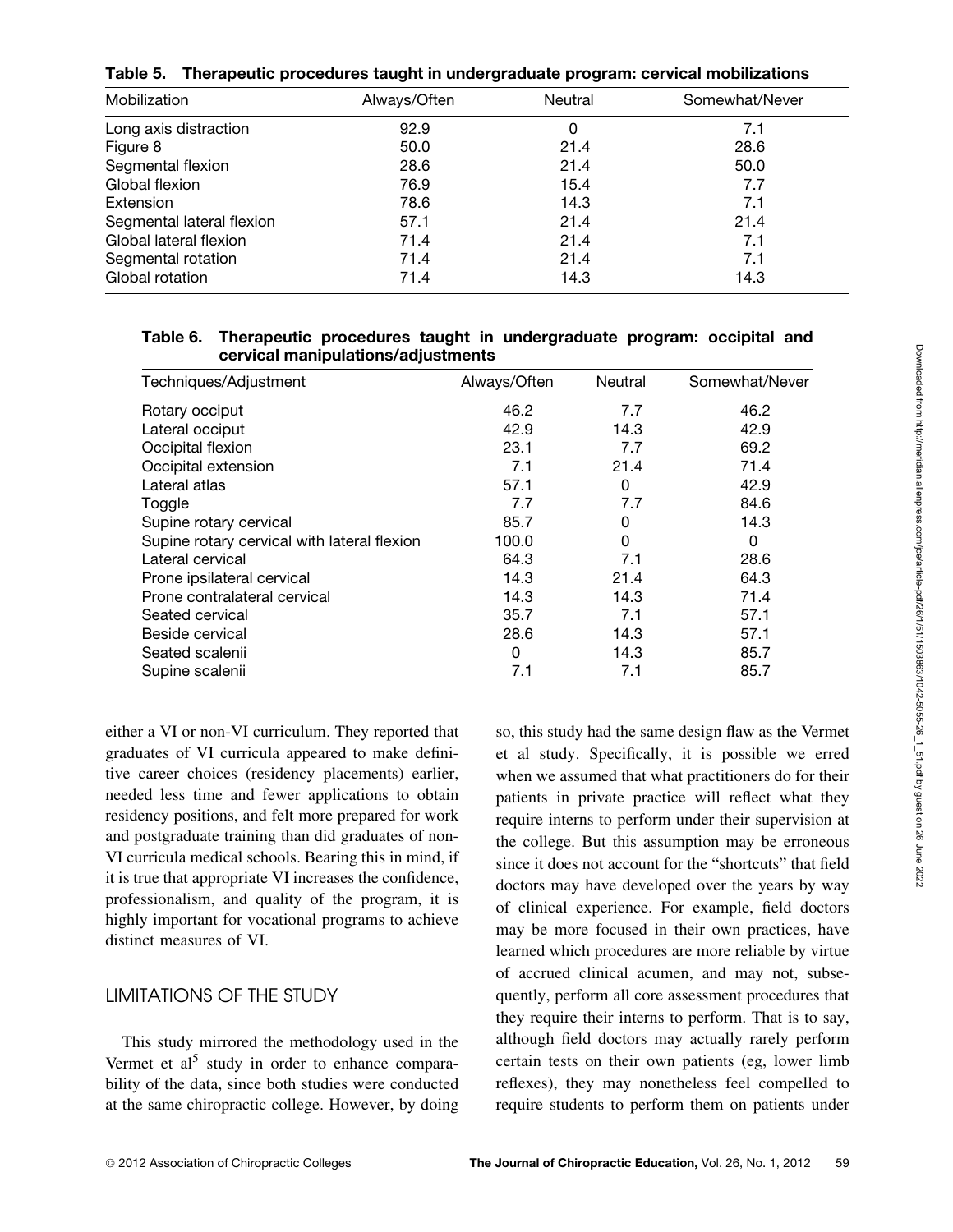their supervision since clinicians are, in turn, scrutinized by clinical directors, accrediting agencies, and each other. Moreover, clinicians certainly wish to instill good doctoring skills in the interns under their supervision. In contrast, licensing bodies tend to set much less stringent requirements for "acceptable" or "reasonable" patient assessment. Bearing this in mind, now that a baseline data set has been obtained, future studies could separate responses between "what the clinician does in practice" versus "what the clinician requires interns under his or her supervision to do."

Including the option of "neutral" as a possible response was potentially open to respondents' interpretation. Since the survey required an answer for each question, respondents may have chosen the answer "neutral" not because they genuinely had no positive or negative position on the matter, but rather because they were required to select an answer in order to continue with the survey. Furthermore, a neutral response could be translated as a mixed opinion, in that personal clinical experience has shown some positive and some negative responses in treating the above listed conditions––again not a "true" neutral response. It can also be argued that, by responding "agree," "neutral," or "disagree," a respondent does not have a strong opinion at all. That said, surveys such as the one used in this study conventionally collapse "strongly agree" and "agree" together and "strongly disagree" and "disagree" together. In the future, this study may be replicated with the inclusion of an interview component that would clarify reasons for a neutral, agree, or disagree response.

In the instructions to clinicians we failed to define what was meant when we asked clinicians if they performed a procedure "occasionally," "seldom," or "rarely." The study by Vermet had the same design flaw and again we decided not to address this concern in the current study, to facilitate comparison between this study and the one by Vermet.<sup>5</sup>

Another significant design flaw of this study is that it is possible that a clinician has not encountered the particular clinical condition that would require a particular diagnostic input and thus indicated that he or she has "never" used a particular test. For example, if a patient has not presented with signs or symptoms of meningitis, there would be no reason for a clinician to perform Kernig's or Brudzinski's tests.

Finally, because this survey study was restricted to the 20 clinicians at the college during the 2009–2010 academic school year, the sample size was very small, and not all clinicians participated. Had all clinicians responded, the response frequencies may have been different.

# **CONCLUSION**

In general, the diagnostic and therapeutic procedures taught during the undergraduate program are either used by clinicians or clinicians require their interns to use them while under their direct supervision of patient care. This integration is much more apparent with respect to diagnostic and therapeutic procedures of the cranium as compared to diagnostic and therapeutic procedures of the cervical spine. Future studies ought to better define the terms "occasional," "seldom," and "rarely" used, in addition to providing an option to indicate that respondents have not encountered the clinical condition that would require a particular diagnostic or therapeutic procedure be used. Other surveys could also include chiropractic faculty other than clinicians and, lastly, a larger study could be designed to gather similar data from field practitioners.

# CONFLICTS OF INTEREST

The authors have no conflicts of interest to declare.

#### **About the Authors**

Charmody Leppington, Lisa Fortunato, Nicole Doucet, and Kyle Vandervalk are in private practice. Brian Gleberzon is a Professor and Chair of the Department of Chiropractic Therapeutics at Canadian Memorial Chiropractic College. Address correspondence to Brian Gleberzon, Canadian Memorial Chiropractic College, 6100 Leslie Street, Toronto, Ontario M2N 4K9, Canada (e-mail: bgleberzon@ cmcc.ca). This article was received April 15, 2011, revised July 2, 2011 and July 20, 2011, and accepted August 9, 2011.

# **REFERENCES**

- 1. Dick ML, King DB, Mitchell GK, Kelly GD, Buckley JF, Garside SJ. Vertical integration in teaching and learning (VITAL): an approach to medical education in general practice. Med J Aust 2007;187(2):133–35.
- 2. Driver MJ. Are evidence-based practice and best practice the same? West J Nurs Res 2002;24:591–7.
- 3. Richmond T, Powers B. Business fundamentals for the rehabilitation professional. 2nd ed. Thorofare, NJ: SLACK Incorporated; 2009, p. 108.